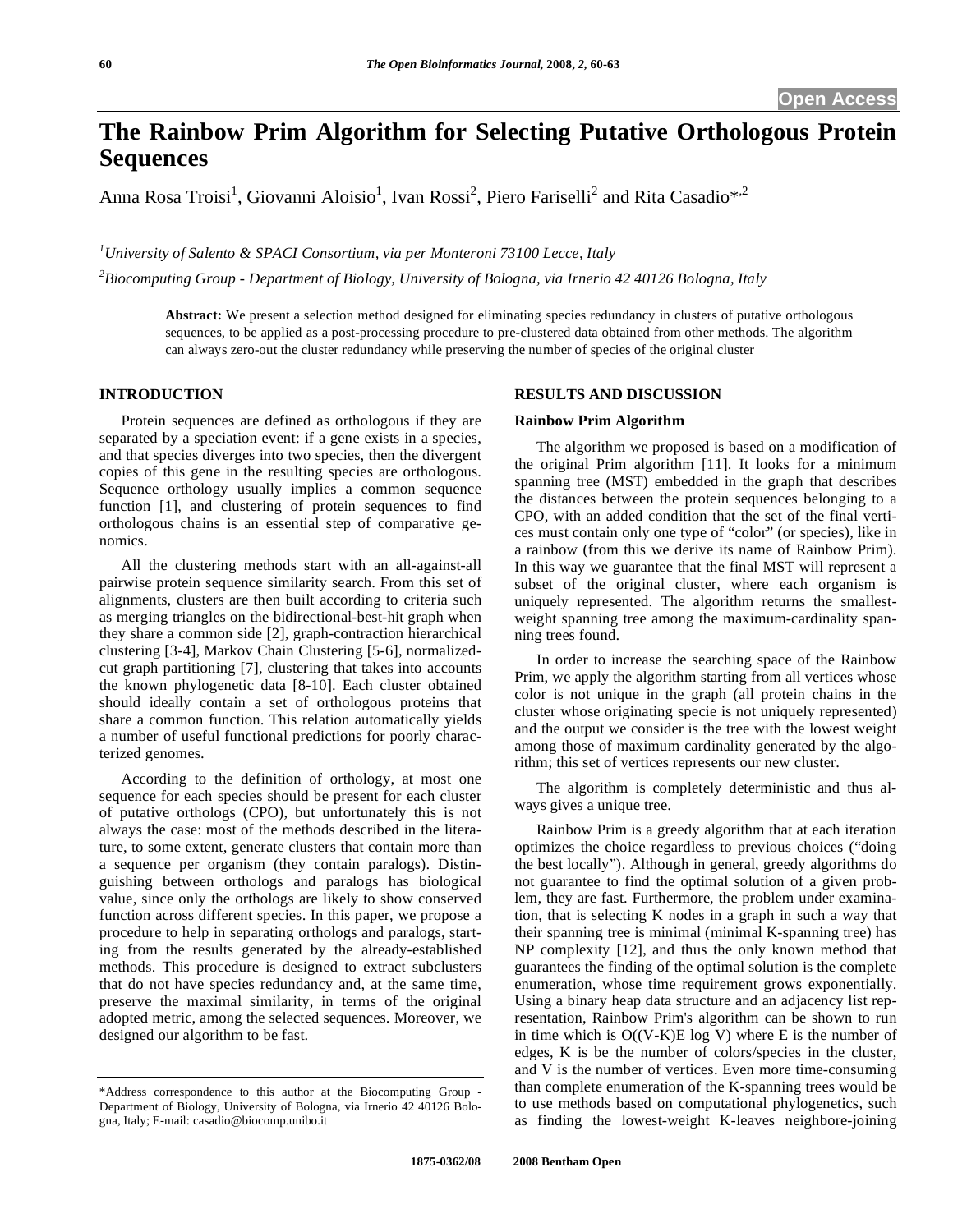tree, that will require the evaluation of  $O(K^{N/K})$  different phylogenetic trees, where K is the number of species and N is the cardinality of the considered ensemble.

### **Rainbow Prim Algorithm Pseudo Code**

 Rainbow Prim starts with a single vertex of graph G and at each iteration adds to the current tree a minimum-weight edge that does not complete a cycle. The following is a pseudo code version of Rainbow Prim algorithm.

If  $(x,y)$  is an edge in  $G = (V,E)$  then  $w(x,y)$  is its weight, otherwise  $w(x,y) = \infty$ . The starting vertex is s.

for each s in G do rainbow\_prim $(V, w, s)$ ;

procedure rainbow\_prim(V,w,s){

 $V' := \{s\}$  // vertex set starts with s

 $E' = \{\}\$  // edge set initially empty

 $C' = {c(s)} / {colors set starts with s color}$ 

for  $i := 1$  to n-1 do // put n edges in spanning tree

 $\left\{\right.$ 

}

}

find x in V', y in V-V'with  $MIN(w(x,y))$  AND color(y) NOT in C'

```
 add y to V' 
add c(y) to C'add (x,y) to E' return(E')
```
#### **Rainbow Prim Testing**

 Since Rainbow Prim by construction guarantees the complete removal of the redundancy from any cluster, it becomes interesting to evaluate the performance in terms of "missing species" with respect to the original ensemble. In other words, if the original CPO contains Np proteins divided into Ns species (with Np>Ns), after the run of Rainbow-Prim we obtain a tree that consists of NRp proteins. By construction, NRp is also the number of species kept into the set. However, Rainbow-Prim does not guarantee that NRp is equal to the original number of the species into the starting CPO (Ns). We can quantify the original redundancy as R(original)=Np/Ns where Np is the number of proteins and Ns is the number of species, and the fraction of missing species as R(rainbow prim)= NRp/Ns, where Nrp is the number of proteins left after the Rainbow Prim.

## **Data Set**

We started using the DomClust COG03 data set [3,13] comprising 4813 different clusters from 66 bacterial genomes. We chose this data set as our starting point, because the author already used it as a benchmark to measure, among other features, the ability of some methods to produce redundancy-free clusters (see Table **2** of Ref. [3]). However, we excluded from our analysis all the clusters that have the following characteristics:

• perfectly non-redundant; in this group of 1724 CPOs, for each cluster the number of species matches the number of contained proteins. There CPOs truly represent the perfect definition of Cluster of Orthologous sequences, thus, no further processing is necessary.

unconnected CPOs (399); in this case, each cluster cannot be represented as a connected graph (but as a forest). In this case, it is clearly impossible to define a spanning tree.

• clusters containing multidomain proteins that are represented using two different nodes in the cluster, one for each domain (79).

 After this filtering procedure, we ended up with a working set that consists of 2611 redundant clusters. On this set, each cluster is represented as a colored weighted graph where each protein is represented by a vertex, and whose "color" represents the species to which the protein belongs. The weight of the edges represent the distance between two protein sequences and the value is taken as a function of the BlastP [14] E-value. In particular, the distance measure, described in ref [3], is taken as symmetrical and is computed as:

 $Min(dist(A, B), dist(B, A))$ ;

where:

 $dist(X,Y)=E$  lxly10<sup>-5</sup>

E: Blastp E-value calculated using a fixed search space size of  $10<sup>9</sup>$ 

lx,ly: length of the aligned portions of the query and of the hit

 As we can see from Fig. (**1**), where R(original) and R(Rainbow Prim) are plotted for each CPO in our working set, the Rainbow-Prim performance is quite good and in 2607 out of 2611 cases (99.8%) it reaches the complete coverage of the all available species (a value of one in the graph shown in Fig. **1**), while at the same time it completely eliminates the corresponding CPO redundancy.



**Fig. (1).** Redundancy of DomClust clusters (Original) vs Redundancy of the corresponding Rainbow-Prim-processed clusters (Rainbow Prim).

 It is worth noticing that, for the few cases where the complete coverage was not achieved, the problem is due to the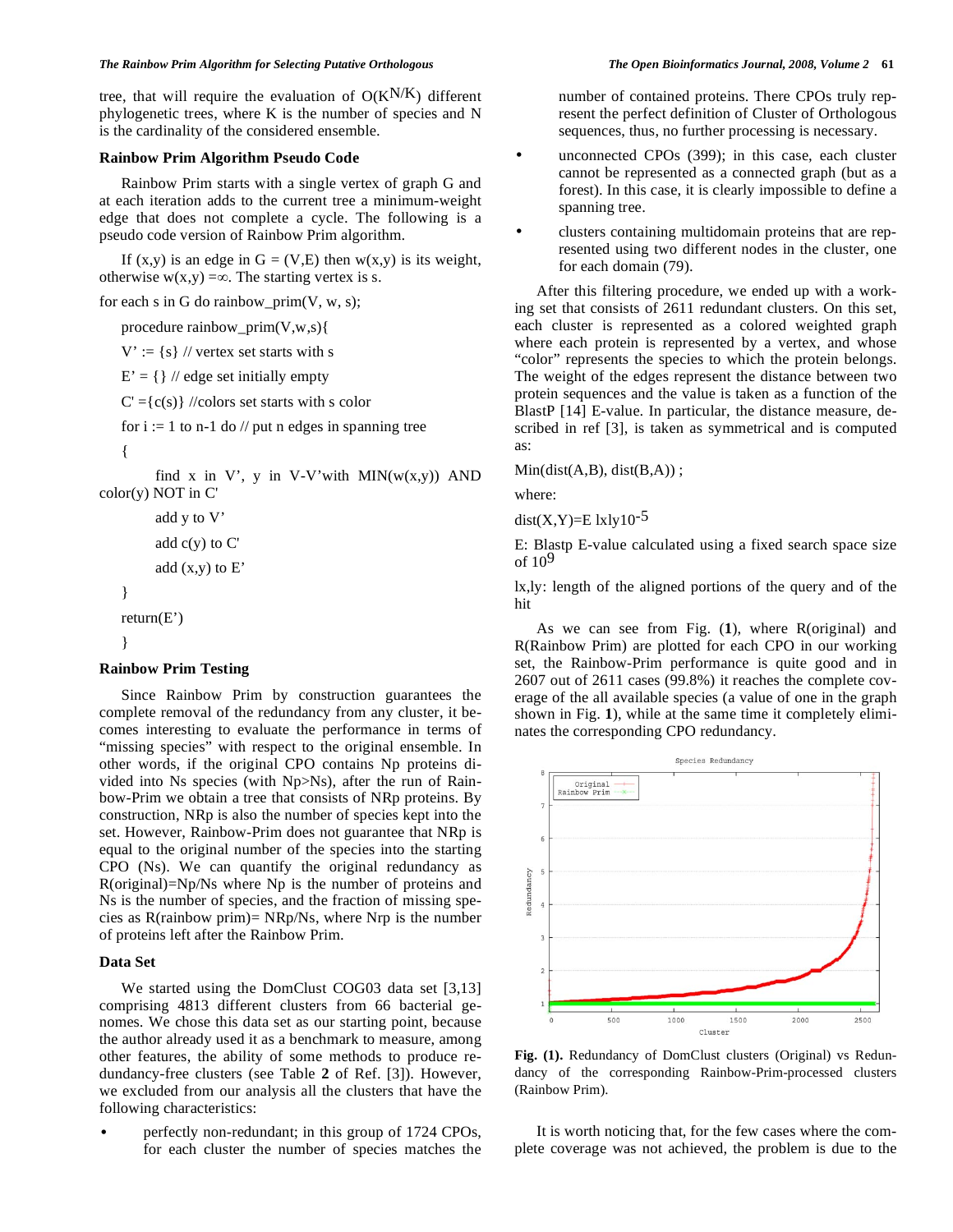fact that the underlying graph has a structure of a "bipartite graph". In particular, even though both partitions contain redundant colors, it is not possible to build a tree that spanned the missing species separated into the two partitions at the same time (e.g. see Fig. **2**).



**Fig. (2).** An example of a CPO where Rainbow Prim cannot achieve complete species coverage. Either species ABCD or ABCE may be part of the same spanning tree.

#### **Comparison with Another Simple Greedy Strategy**

 We also compared Rainbow Prim to another very simple greedy selection scheme that guarantees redundancy elimination, called Rainbow Simple. The following is a pseudo code version of Rainbow Simple algorithm.

Procedure rainbow\_simple

for each node N in graph:

 $score(N)$ = Sum of the weight of the outgoing arcs

partition the node set in classes by color

rainbow=empty

for each classes:

rainbow.add(node N with minimum score )

return rainbow

end rainbow\_simple



**Fig. (3).** Rainbow Prim vs Rainbow Simple: plot of the weights for the connected graphs generated by the Rainbow Prim (black dots) and the Rainbow\_simple (purple dots) algorithm, starting from the same original DomClust cluster.

 It turns out that the Rainbow\_Simple procedure does not guarantee that the resulting subset of selected elements are still connected by bidirectional best hit relationship (the resulting graph is not a connected component of the original one). In our DomClust test set, it fails in 199 cases out of 2611 (4.6%), but, more importantly, when it succeeds, it always produces trees with higher (or at best equal) weights than Rainbow Prim, as shown in Fig. (**3**).

## **CONCLUSION**

 In the present version, Rainbow Prim does not offer a complete recipe to generate clusters of orthologous sequences starting from whole genomes. However, due to its speed, performance, and ease of implementation, we think that it can be a useful post-processing addition to most of the ortholog clustering methods already established.

## **ACKNOWLEDGEMENTS**

 GA and RC acknowledge the receipt of the grant FIRB 2003 LIBI-International Laboratory of Bioinformatics. RC also acknowledges the support to the Bologna node of the Biosapiens Network of Excellence project within the European Union's VI Framework Programme (contract number LSGH-CT-2003-503265).

 All the large-scale testing computations have been performed using the Computational Grid at SPACI.

#### **REFERENCES**

- [1] E.V. Koonin, "An apology for orthologs Or brave new memes", *Genome Biol.*, vol. 2, comment1005.1-1005.2, April 2001.
- [2] R.L. Tatusov, E.V. Koonin, and D.J. Lipman, "A genomic perspective on protein families", *Science*, vol. 278, pp. 631-637, October 1997.
- [3] I. Uchiyama, "Hierarchical clustering algorithm for comprehensive orthologous-domain classification in multiple genomes", *Nucleic Acids Res.,* vol. 34, pp. 647-658, January 2006.
- [4] R. Petryszak, E. Kretschmann, D. Wieser, and R. Apweiler, "The predictive power of the CluSTr database", *Bioinformatics*, vol. 21, pp. 3604-3609, September 2005.
- [5] A.J. Enright, S. Van Dongen S, and C.A. Ouzounis, "An efficient algorithm for large-scale detection of protein families", *Nucleic Acids Res.,* vol. 30, pp. 1575-1584, April 2002.
- [6] L. Li, C.J. Stoeckert Jr., and D.S. Roos, "OrthoMCL: identification of ortholog groups for eukaryotic genomes", *Genome Res.*, vol. 13, pp. 2178-2189, September 2003.
- [7] F. Abascal, and A. Valencia, "Clustering of proximal sequence space for the identification of protein families", *Bioinformatics*, vol. 18, pp. 908-921, July 2002.
- [8] A. Alexeyenko, I. Tamas, G. Liu, and E.L. Sonnhammer "Automatic clustering of orthologs and inparalogs shared by multiple proteomes", *Bioinformatics,* vol. 22, pp. e9-e15, July 2006.
- [9] D.L. Fulton, Y.Y. Li, M.R. Laird, B.G. Horsman, F.M. Roche, and F. S. Brinkman, "Improving the specificity of high-throughput ortholog prediction", *BMC Bioinformatics,* vol. 7, pp. 270, May 2006.
- [10] A. Vashist, C.A. Kulikowski, and I. Muchnik, "Ortholog clustering on a multipartite graph", *IEEE/ACM Trans. Comput. Biol. Bioinform.,* vol. 4, pp. 17-27, January 2007.
- [11] R.C. Prim, "Shortest connection networks and some generalisations", *Bell Syst. Tech. J.,* vol*.* 36, pp. 1389-1401, 1957.
- [12] C. H. Papadimitriou, M. Yannakis "The complexity of Restricted Spanning Tree Problems", *J. ACM,* vol. 29, pp. 285-309, April 1982.